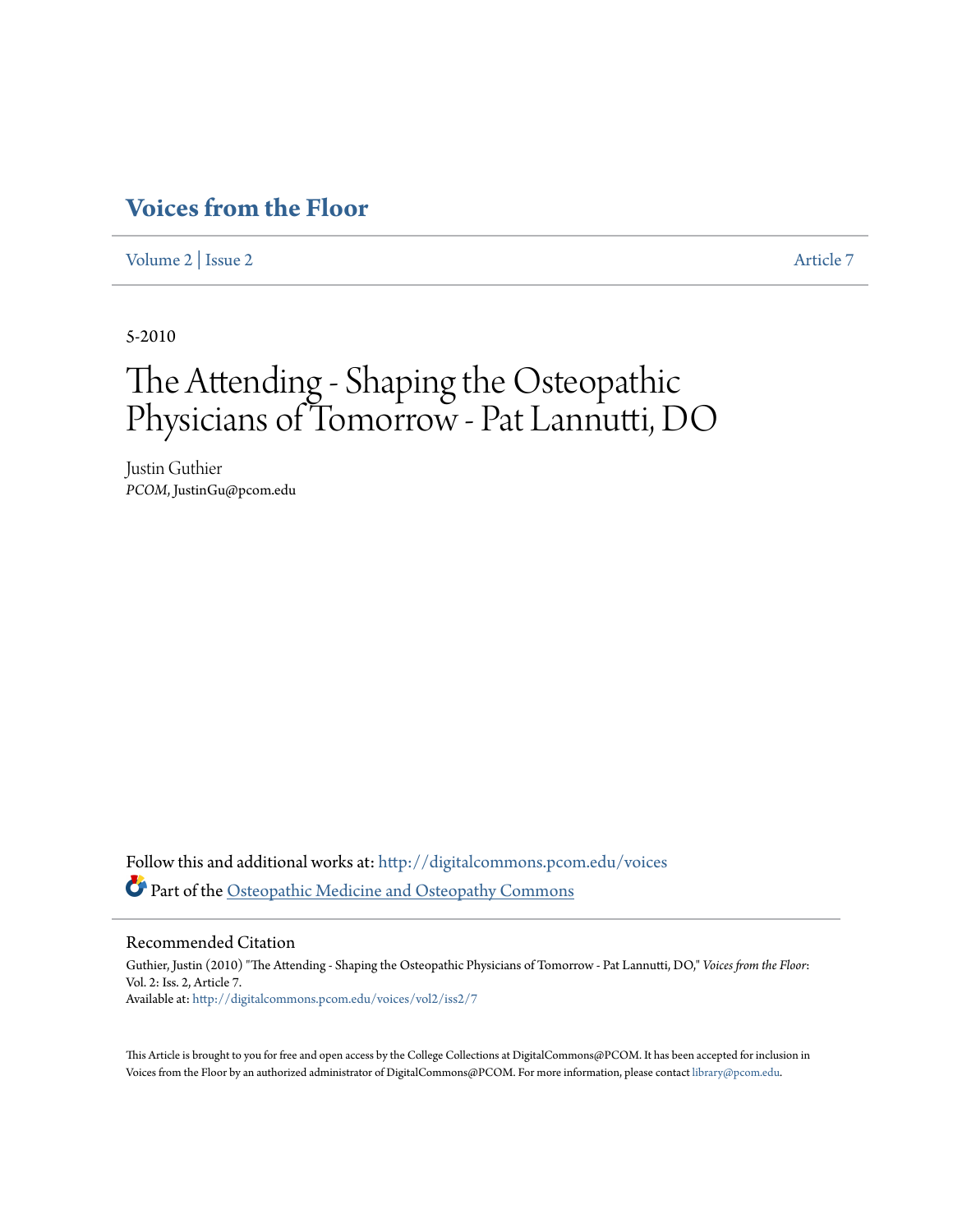## *The Attending- Shaping the Osteopathic Physicians ojTon1orrow* - *Pat Lannutti) DO*

## Written by Justin Guthier, OMS-III

The perception of humanism in medicine is changing dramatically. Traditionally, when physicians enter a room, they should sit down when talking to their patient. They should display small gestures like touching the shoulder or the arm and always turn around, to face the patient when leaving the room. My generation of physicians was taught to do this. Despite the lack of blockbuster antibiotics and medications, patients appreciated the thoughtfulness of their physician. Contrast that with what a patient said to me yesterday, "I am disappointed you are converting to computers. When my wife goes to her physician, they are all about the computers. They turn their back as they are talking to type on their computer." The generation today is the 'text not talk' generation. It is time to get back to humanism and I am glad to see an effort is being put forth.

I graduated from PCOM in 1971 and graduated from my residency in Internal Medicine in 1975. In 1967, PCOM had a dress code, and there were 100 students in a class. There were few women and few minority students. The professors ruled and taught by fear and intimidation. Students would get random and difficult pop quizzes so they would constantly be in fear of testing. To pass, it was necessary to read constantly. I remember one pop quiz in particular. John Simelaro, DO and I were classmates and were studying together the night of Dr. Martin Luther King's assassination. I wanted to watch TV to be up on the day's events, but John insisted that we read. Sure enough, the professor gave a pop quiz the next day in Anatomy. It was unrelenting. Anatomy is quite different todaywe had anatomy all year long. There was no SPOM course - it was anatomy and you had to remember it all. Testing was done through blue books - I am not sure if today's students remember blue books, but they were little blue composition books with your name on them. Your grades were kept inside, so when you got them back you were always reminded of your past performance. The students were not permitted into the hospital before the third year, and if they were caught, they would be punished. The constant fear of examinations and intimidation of students lended itself to a terroristic approach to teaching medicine – much different from the environment surrounding today's students.

Although PCOM today is a larger institution, it is more family-oriented and supportive of its students. We have a vast array of basic science professors, but the biggest difference between PCOM today and the PCOM of my time is the immeasurable opportunities our students have for future career choices as compared to students during my time. Today, a PCOM graduate can attain an allopathic neurosurgery residency at a South Carolina university, take the neurosurgery boards and get the highest grade in the country. Our advancements in the osteopathic profession are comparable to traveling from Earth to Pandora in 'Avatar' - it is just a whole other world. Although we were confined to the osteopathic hospitals, the students in my class carved out fellowships in Pulmonary, GI, Nephrology and Cardiology. Dr. Kanoff, one of our current professors did everything in a little enclave and created a lot of opportunities for students today in Neurosurgery; now he has his residents all over the place. Pennsylvania and other hospitals have opened up – there is just more of the ' $O'$ ' word for our students.

Older physicians will recall the old City Line Hospital. There was a hospital associated with the medical school at one time. I was speaking with a group of students and the topic of the old City Line Hospital came up and one student asked in all sincerity, "What hospital? - I did not know we ever had a hospital there." Students today cannot relate to the experiences I had at PCOM years ago. Is it better that we have all these hospitals that students have access to and not have the home base? I am not sure - I am of a bifurcated mind as to whether I want PCOM to have its own hospital or that it is better that we have to be so good as to make students want to come to our programs.

Currently, I am the GME director at Roxborough. Dr Venditto is the Internal.Medicine Director- I am the Vice Chair of Medicine. I have always enjoyed ed-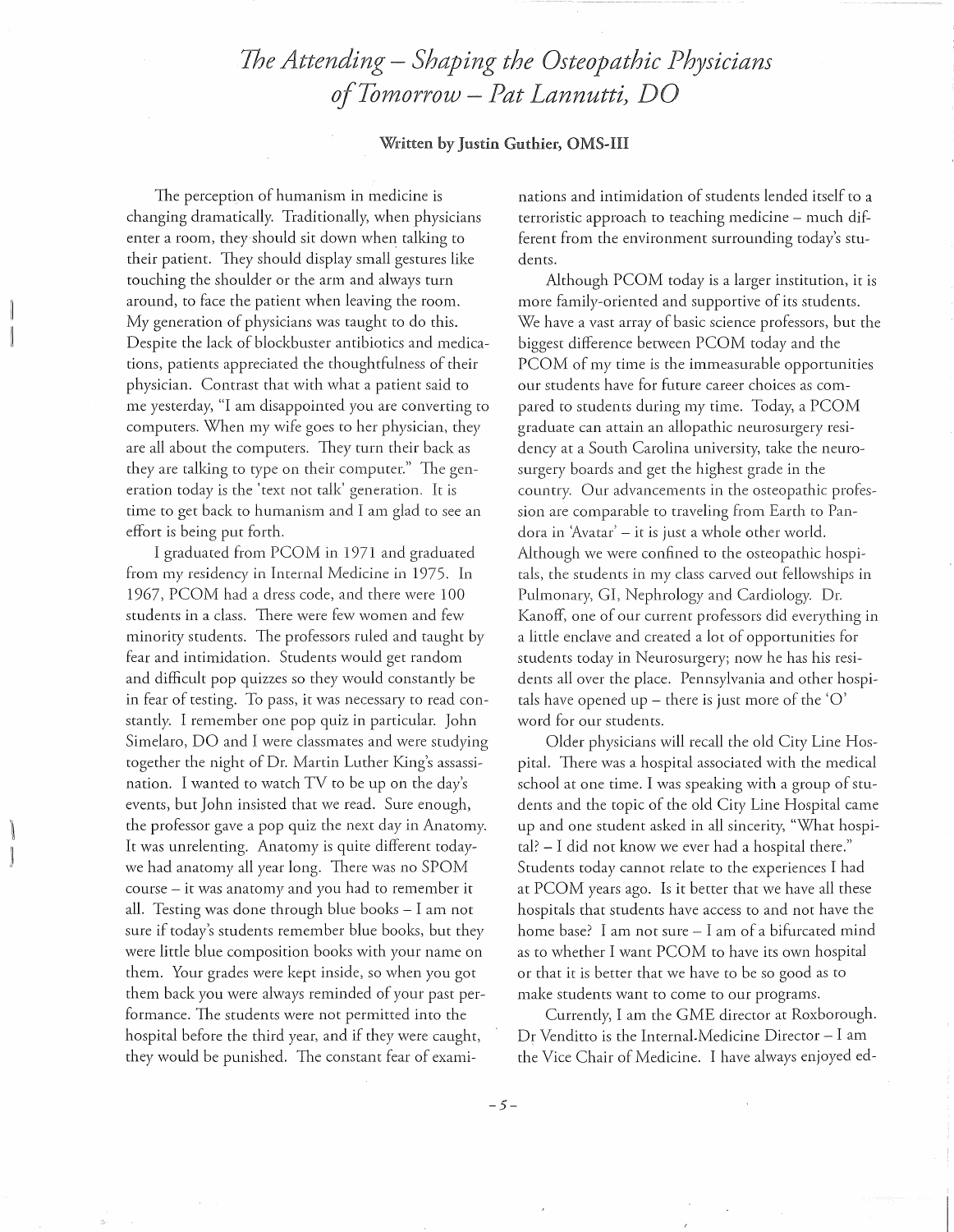ucation. My job at Roxborough leaves me feeling fulfilled. The best part is dealing with the interns. Over my career, I have always sought students who are early in their education. If I taught high school I would teach the freshmen. It is fun to be around medical students in their freshman and sophomore years. You get into their minds and you can begin to mold them. The students in turn are unadulterated  $-$  they ask questions and have an enthusiasm that has been left behind by some upper year residents. Interns make a dramatic transition over the course of one year. Up until mid year, the interns can be molded. Mid year is when they begin to ossify. Then, they become residents and you cannot talk to them anymore. The most fun is helping make sure their education is one of quality and substance and that their lectures are stimulating and of high quality. As the overall supervisor, teaching keeps my mind fresh. My master role model is Dr. Saul Jeck, DO, Professor and Chair of OB/GYN here at PCOM. Although he is no spring chicken, he still maintains a heavy schedule; he is inspirational-this man has a fascinating mind.

I face new problems everyday and I enjoy the challenge of solving them. I subscribe deeply to the following quote from Louis Pasteur, "Chance favors the Prepared Mind". If you are not prepared for the opportunities when they present themselves, you will not be as successful as you could be. The part of me who is young likes the challenges, the other part of me likes things to stay calm; there is no way to get bored in this job.

I believe it *is* important to teach new physicians how to multitask during their residency training. There is a big problem with the hours mandated by the government. I learned to work tired - you all will learn to work tired. Philosophically, I have a problem with the federally limited work week for residency training. A physician trains for a profession, not a job where you clock in and out  $-$  it is the patient who determines our working hours. Fulfilling our responsibilities to our patients should determine the time we need to spend at the hospital. New physicians need to learn to 'pick it up' not quit at the quitting hour. The other obvious tenet I wish to instill in my residents is excellence - pushing the envelope. I must reinforce this idea- medical education is not training for a job where you can clock in and clock out; I hear the terms 'precall', 'postcall', 'pre-p recall' and 'post-postcall'. I rarely hear the word 'patient' even though it is the patient that should be the focus of everything! One of our present residents, Ben Saks has taken this tenet to heart. He is completely focused on the patient, giving more than a little extra, a wonderful role model. We all need to strive for excellence in performance, variety in development, while not forgetting the human being at the other end of the stethoscope.

What makes a good resident? It is not a question with an obvious answer. Is it one who passes the board? Or is it one who can deal with a multiplicity of problems? Residents who are comfortable within themselves, who have confidence in their abilities, who do not feel the need to fire off huge differentials these are qualities that make an exceptional physician. The boards are a concern to residents, and to many program directors  $-$  a hurdle. As long as there is a passing score, you will have a future. Some of our best residents do not have board scores in the 99th percentile. They are great doctors because of the personal qualities that drove them to careers in medicine. Those who keep the patient foremost will always be successful. We like to turn out general internists. The government's objective is to do this as well. \Xle are encouraged when our residents wish to practice in areas that are underserved in the US. It says to me that our residents are 'people' people and I wish this for all our graduates. Our graduates can connect with their patients and create that humanistic relationship.

One of my favorite historical characters is General Eisenhower. He was not like General Patton- soldiers were scared to death of Patton. Eisenhower on the day before D-Day, walked among the troops. He said "You're from NY, I've been there- You're from New Jersey- never been there". He could command respect but still fraternize. I know I have been successful in my residents' education, when they can command the respect of their patients, their colleagues and their students, but still act in a humanistic way.

Medical students on rotation in comparison can find themselves particularly vulnerable; they do not know everyone, and everyone seems to know more than they do. When a medical student is asked a question they are· only expected to know the basics-but they still need to have a thick skin as there are some who expect that you know even less than that. Internal medicine is a good rotation to have early in your training. I do not expect you to be able to do much at the beginning of the month, but at the end, you will be able to write a note, give a good differential diagnosis,

*-6-*